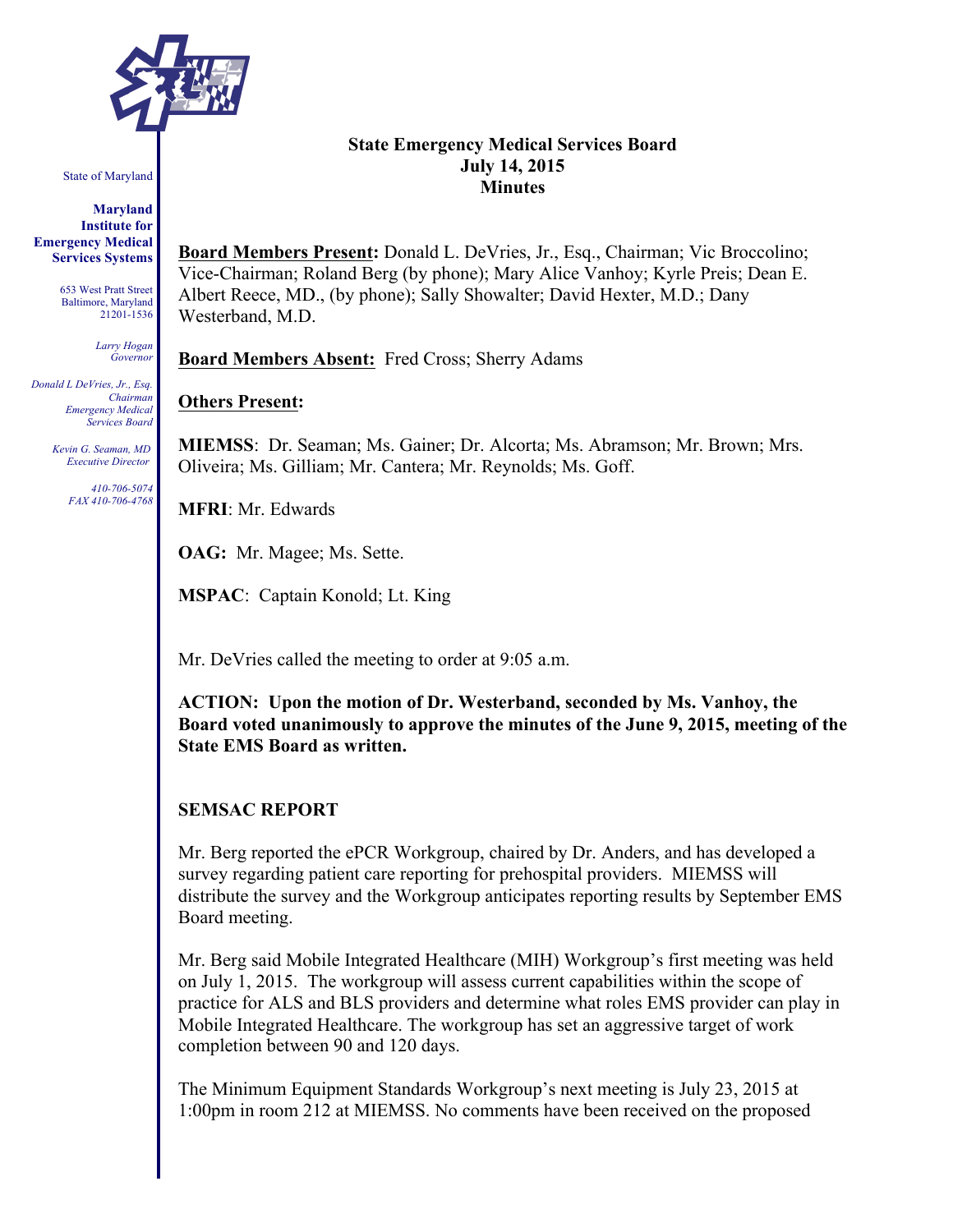equipment list that was submitted to SEMSAC members for review. The mechanism for compliance of the proposed standards is on the agenda for the next meeting.

## **MIEMSS REPORT**

Dr. Seaman said that MIEMSS is working collaboratively with MFRI and the MSFA on the NREMT testing process for EMT and EMR. A Best Practices subgroup of the BLS Committee has been formed and MIEMSS has begun receiving regular reports from National Registry on test completions. Dr. Seaman added that MIEMSS' goal is assisting those who have taken the course and passed the practical in to take the National Registry test.

# **R ADAMS COWLEY SHOCK TRAUMA CENTER**

Written Report

# **MSP AVIATION COMMAND UPDATE**

Captain Konold reported that Part 135 Certification remains at the FAA in the Document Review phase. MSPAC will move quickly to the Compliance Inspection phase as soon as the Document Review phase is completed by the FAA.

The Command currently has 2 pilots in their initial training. After an internal recruitment, four experienced pilots have been selected for promotion to Flight Instructor. Factory training for these Flight Instructors in the AW-139 will begin August 3, 2015.

Six MSP Paramedics were transferred into the Aviation Command on April 29, 2015 as Rescue Technicians - ALS level, on July 7, 2015 and have been assigned to operational sections.

The Critical Design Review with Agusta Italy was completed on schedule and construction on the FTD has begun. Major components for construction are being procured by Agusta Italy. Delivery of the FTD is scheduled for May 2016, with operation expected in late summer/early fall 2016.

Building design requirements were reviewed with Agusta Italy engineers and approved by Department of General Services (DGS) personnel. DGS is preparing a design-build bid specification for release by September 2015. It is anticipated the building will be substantially complete when the FTD is delivered for installation.

MSPAC is working with UMD Procurement and MDOT to issue a Request for Proposals (RFP) for master services agreements for heavy maintenance on the AW-139 airframes to coincide with warranty expiration in 2016. UMD Procurement has completed the bid packages and is reviewing with DBM. The Agreements will be DBM procurements once the documents are finalized and approved.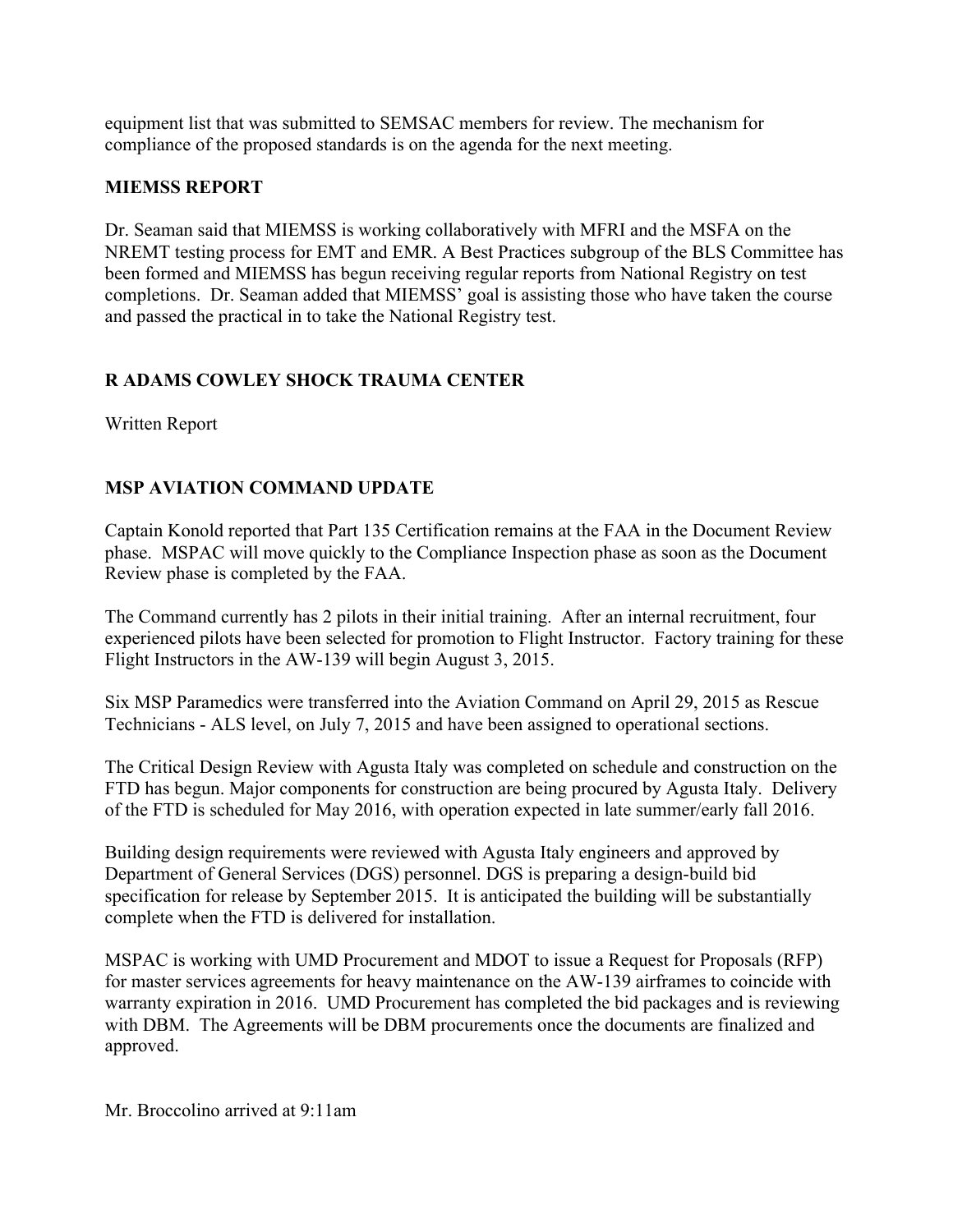Dr. Reece called in at 9:12am

## **MSFA UPDATE**

Mr. DeVries said the MSFA Convention was a great success which was well attended. Mr. DeVries added that the video by Jim Brown (MIEMSS) on distracted driving in conjunction with the presentation by Liz Marks on texting and driving was very well done.

## **OLD BUSINESS**

None

### **NEW BUSINESS**

### MFRI 2015 Strategic Plan. Mr. Edwards

Mr. Edwards thanked the EMS Board for the opportunity to give a quick presentation on the MFRI 2015 Strategic Plan. Mr. Edwards gave an overview of the Plan which was distributed to the members in attendance.

Mr. Edwards said that MFRI is celebrating its  $85<sup>th</sup>$  year of providing fire, rescue and EMS training.

Mr. Edwards reviewed the process by which the plan was developed and said input from students, field instructors and organizations throughout Maryland was incorporated.

Mr. Edwards said the Plan revolves around five strategic goals: student success, safety, infrastructure, human resources and partnerships.

MFRI will now have a Student Council; the Council will have input regarding process, course review and assessment. MFRI is considering switching to My Brady Lab, an interactive learning management system, to be utilized for EMT and EMR. My Brady Lab will assist individual students by showing areas of weakness with each module that may need additional instruction. During the pilot program, students showed a marked increase of between 10 and 12 points when tested. Another change being instituted by MFRI is the minimum class size which will now be determined by jurisdictional population. Mr. Edwards added that MFRI is changing the retest policy by allowing students one retest regardless of initial test score.

On January 1, 2016, MFRI will institute the PAR System. For every exam taken, student will receive direct feedback on the areas of incorrect answers. It will not repeat the questions; but it will inform students in what chapters the incorrect answers were given. Instructors will be given a master copy of the results for each course.

Mr. Edwards said MFRI has received a \$500,000 grant for PPE and Breathing Apparatus.

The MFRI 2015 Strategic Plan can be found on the MFRI web site at: www.mfri.org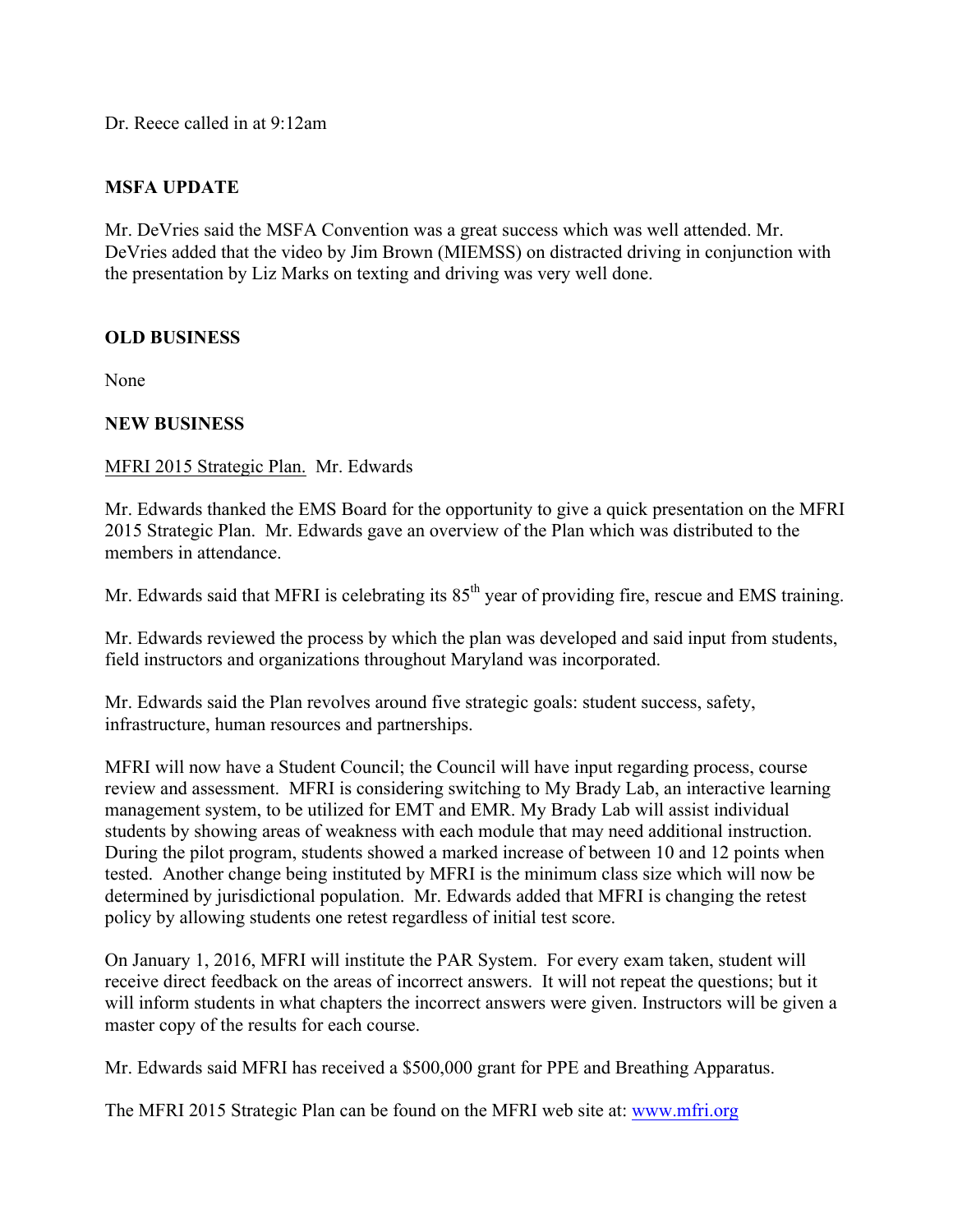Chief Preis thanked Mr. Edwards for the change in the retesting policy and said it will make a significant improvement in recruitment. A discussion regarding utilization of the online Learning Management System ensued.

### **ACTION: Upon the motion of Mr. Broccolino, seconded by Ms. Vanhoy, the Board voted unanimously to move to closed session.**

## **In Closed Session:**

**Board Members Present:** Donald L. DeVries, Jr., Esq., Chairman; Vic Broccolino; Vice-Chairman; Roland Berg (by phone); David Hexter, M.D.; Mary Alice Vanhoy; Kyrle Preis; Dean E. Albert Reece, MD., (by phone); Sally Showalter; Dany Westerband, M.D.

**Board Members Absent**: Fred Cross; Sherry Adams.

### **Others Present:**

**MIEMSS**: Dr. Seaman; Ms. Gainer; Dr. Alcorta; Ms. Abramson; Ms. Oliveira; Mr. Roberts; Ms. Goff.

**OAG:** Mr. Magee; Ms. Sette.

In closed session the Board:

- 1. Approved the closed session minutes of the Board meetings June 9, 2015
- 2. Considered Educational Program Designations;
- 3. Considered a nomination to fill vacancies on the Statewide EMS Advisory Council;
- 4. Considered attendance waivers for three SEMSAC members;
- 5. Reviewed the status of developing minimum equipment standards and inspections for public safety ambulances; and
- 6. Current designation of a hospital Burn Center.

The Board returned to open session.

**Board Members Present:** Donald L. DeVries, Jr., Esq., Chairman; Vic Broccolino; Vice-Chairman; Roland Berg (by phone); David Hexter, M.D.; Mary Alice Vanhoy; Kyrle Preis; Dean E. Albert Reece, MD., (by phone); Sally Showalter; Dany Westerband, M.D.

**Board Members Absent**: Fred Cross; Sherry Adams.